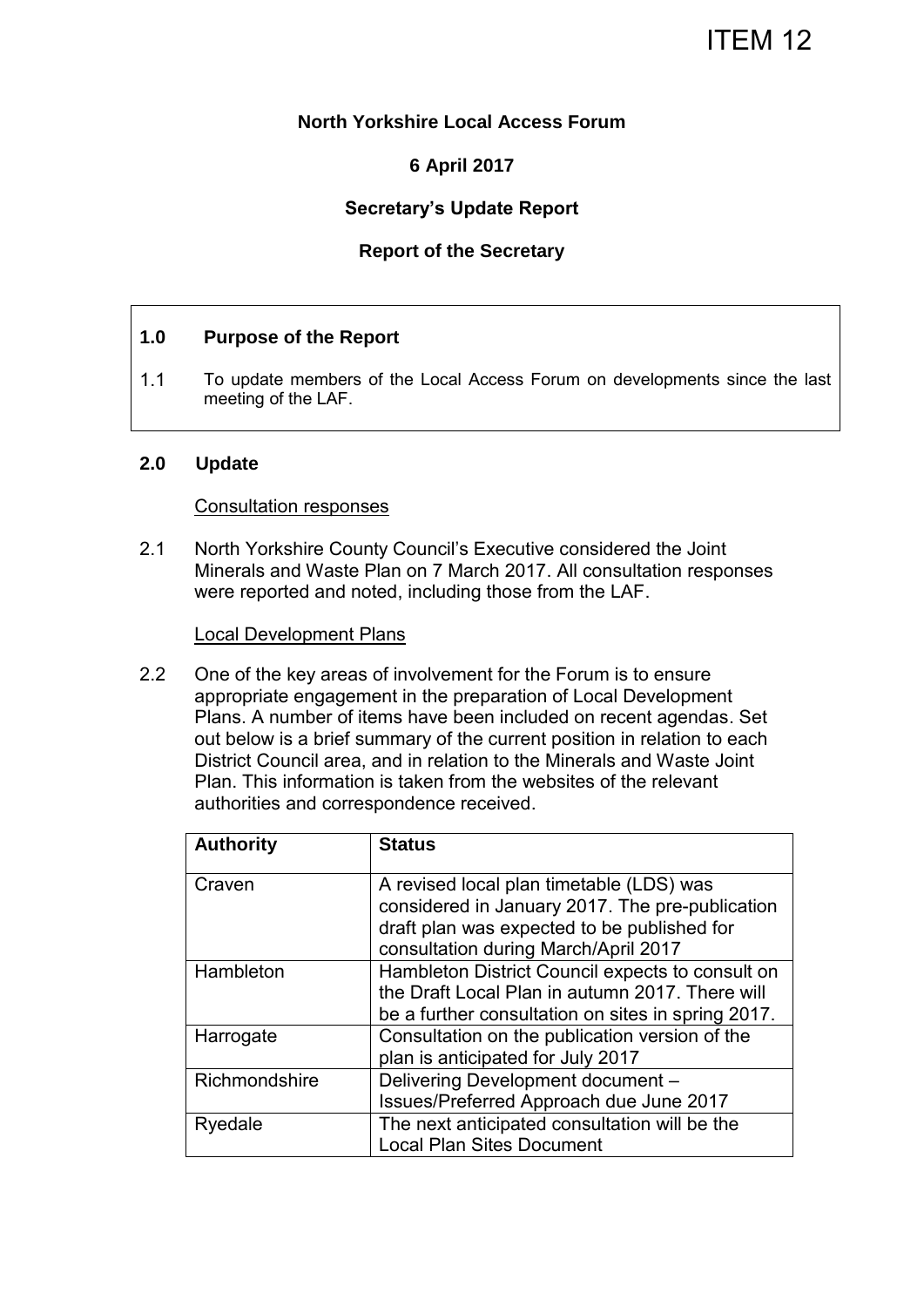| Scarborough                      | The independent Planning Inspector published<br>his report on the Scarborough Borough Local<br>Plan on 9 February 2017. The Borough Council<br>will now start the process of adopting the Local |
|----------------------------------|-------------------------------------------------------------------------------------------------------------------------------------------------------------------------------------------------|
| Selby                            | Plan over the coming months.<br>Consultation on the next stage of 'Plan Selby' -<br>Further consultation: Sites and Policies – is now                                                           |
|                                  | anticipated in 2017                                                                                                                                                                             |
| Minerals and Waste<br>Joint Plan | Subject to confirmation regarding any further<br>consultation required, the County Council in May<br>will be asked to approve submission of the Plan<br>for examination in public               |

- 2.3 Where indicative dates are provided, these have been incorporated into the Forum's forward plan as provisional items of business.
- 2.4 It is possible that one or more of the consultations originally envisaged for the spring may take place before the next meeting of the Local Access Forum. In the event that there are any consultations where the closing date is before the next meeting of the LAF on 12 July, it is suggested that the LAF authorises the relevant district council liaison representative to lead in preparing a draft response in conjunction with the Chair and Secretary. The draft response would then be circulated by email for comment to all LAF members before being finalised for formal submission to meet the deadline.

## NYLAF Webpage

2.5 Members have requested that the Secretary investigate the options for a NYLAF webpage. Following discussion with the County Council's web team, it is suggested that the most appropriate location for such a page would be the North Yorkshire Partnerships website, which is currently maintained by a County Council officer. It is suggested that the Secretary drafts a webpage for the NYLAF for circulation and comment by LAF members. It may be that a LAF member wishes to volunteer to work with the Secretary on this project. A link to the website is available here:

<http://www.nypartnerships.org.uk/index.aspx?articleid=8379>

# Open Access Restrictions

2.6 The Forum is consulted on a range of restrictions under the Countryside and Rights of Way Act 2000. No consultations have been notified since the last meeting of the Forum. There have been no new notifications received from the Open Access Contact Centre at Natural England confirming restrictions since the last meeting.